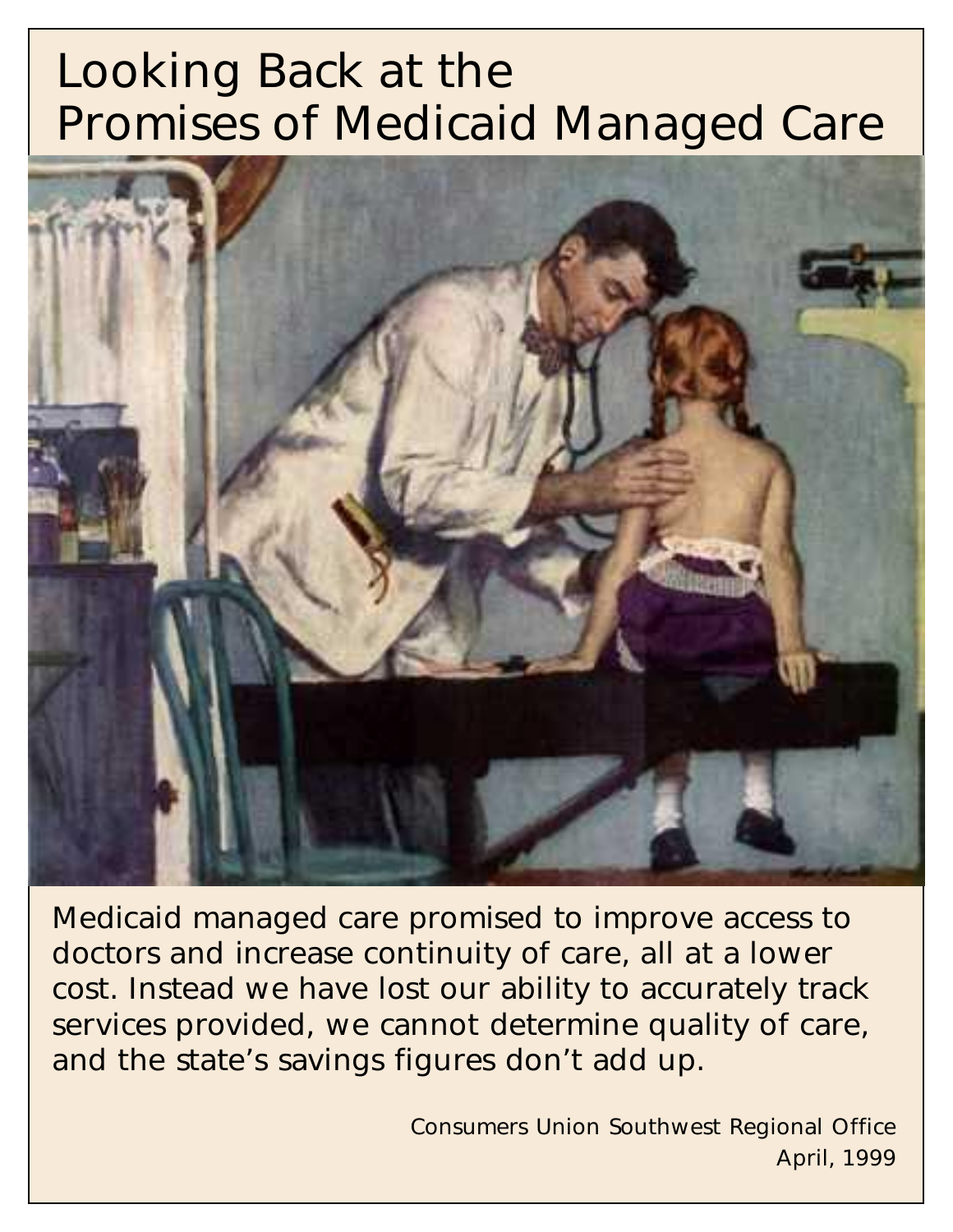# Common Acronyms Common Acronyms

FFS: Fee-for-service Medicaid FQHC: Federally Qualified Health Centers HEDIS: Health Employer Data and Information Set HMO: Health Maintenance **Organization** MCO: Managed Care **Organization** NHIC: National Heritage Insurance Company PCCM: Primary Care Case **Management** PCP: Primary Care Provider TANF: Temporary Assistance for Needy Families, formerly AFDC TDH: Texas Department of **Health** THQA: Texas Health Quality Alliance UM Reports: Utilization Management Reports

## In Brief

In 1993, Texas launched its first pilot project to enroll Medicaid recipients in commercial managed care organizations. Most people agreed that access to a commercial HMO should allow a Medicaid recipient to easily find a doctor (solving a major problem with the old fee-for-service system), while utilization management should lower program costs. In 1995, the state drafted an 1115 Waiver designed to cover more people through Medicaid, guarantee a period of continuous eligibility, and expand managed care across the state. While the 1115 Waiver failed, managed care expansion continued on a "pilot" basis.

Recently, the Texas Department of Health submitted its Texas Medicaid Managed Care Report (Summary Report)1 to the Legislature. The report states that managed care has improved access to pri-

# Looking Back at the Promises of Medicaid Managed Care

mary care providers and saved the state \$35.6 million (for FY 1997).

The report cites the mandatory, independent evaluations of the managed care program, as well as data submitted to the Texas Department of Health (TDH) by health plans and Maximus, the program's enrollment broker. But do these sources really support the findings outlined by the Department?

Consumers Union Southwest Regional Office reviewed the independent evaluations of the Medicaid managed care program—focusing on two service areas and a series of specific questions about health care for women and children—and found that the independent researchers presented a much gloomier picture. Also, aggregate information about the program as a whole obfuscates critical problems in each of the service areas.

- Evaluators found serious problems with access to prenatal care and specialists, continuity of care, and delays in the enrollment process.
- Studies found significant inaccuracies in the state's data on managed care that undermine program evaluation.
- Two independent evaluations looked at the cost of the managed care program (as compared to fee-for-service Medicaid) and TDH used the most favorable figures. But the favorable evaluation excluded important cost factors that change the picture considerably. Taking all costs into consideration, there is little statistically significant savings due to managed care.

Until now, the state has rolled out managed care programs in one city after another, always focused more on the next implementation phase than the repercussions of the existing pilots for Medicaid enrollees and their doctors. The Department of Health, as both implementing agency and supervisor of the evaluation process, has a strong interest in demonstrating that the system works. While the new pilots rolling out in Dallas and El Paso may be too far along to halt, the Department should focus on fixing the existing problems quickly.

Consumers Union recommends that the state:

- stop and assess its progress addressing existing problems in the managed care program before contracting in any new expansion areas;
- create an accelerated enrollment process for pregnant women and newborns;
- enforce standards for data collection to ensure the state can assess quality of care and services utilized in the long term, including mandatory reporting from physician offices to managed care entities and to the state;
- increase TDH staff for contract supervision and compliance to ensure that HMOs and other state contractors address problems as they arise;
- $\bullet$  make all independent evaluations, including actuarial studies of program costs, readily available to the public, including posting on the internet, and include adequate methodological information for advocates and the public to reasonably understand the information provided.

# Consumers Union Review

Consumers Union reviewed the findings of studies by the Texas A&M Public Policy Research Institute (A&M)<sup>2</sup>, the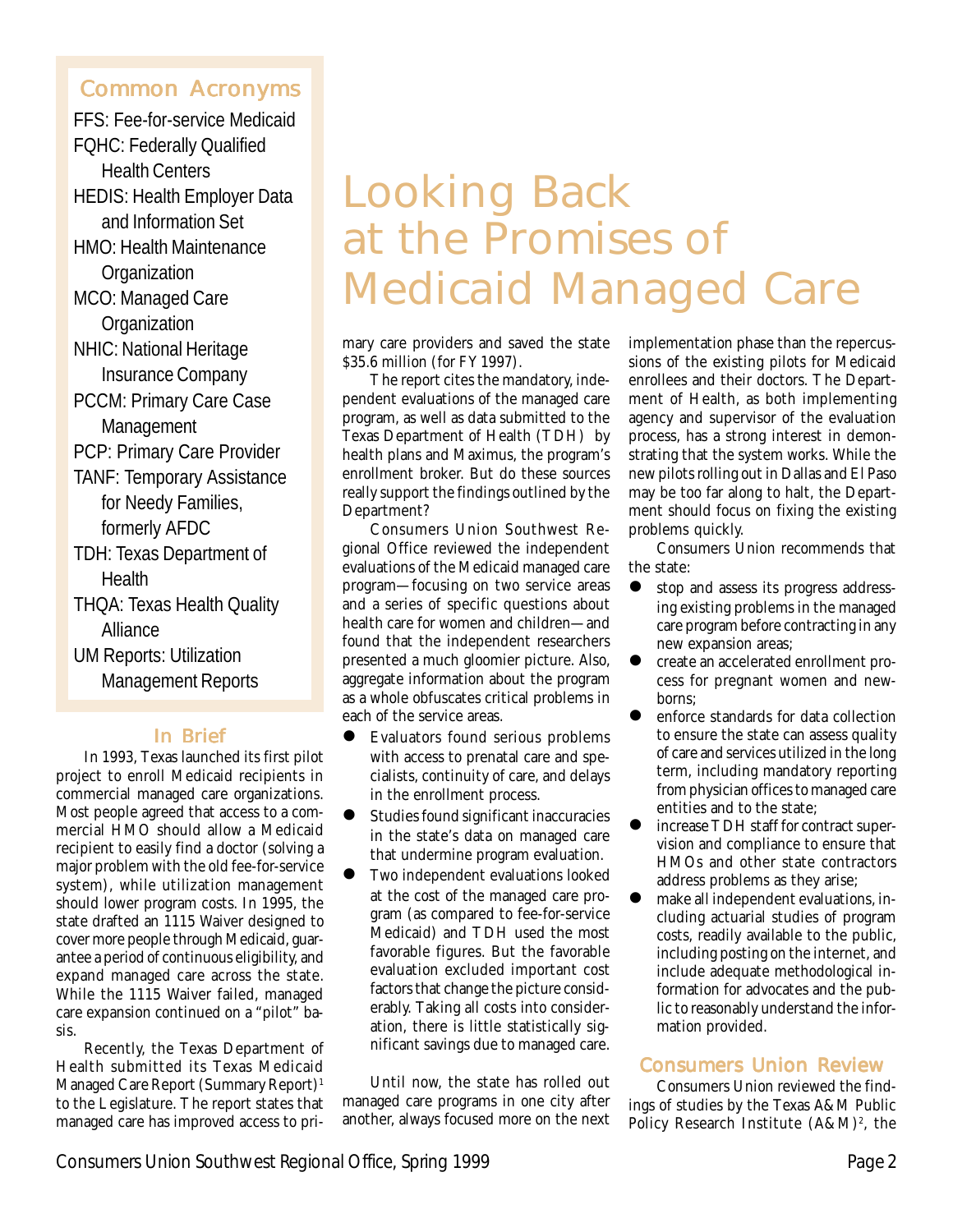Texas Health Quality Alliance (THQA)<sup>3</sup>, and Rudd and Wisdom, consulting actuary.4 These reports, as well as the TDH report to the legislature, cover fiscal year 1997.

Texas A&M conducted the biennial program review required by the federal Health Care Financing Administration. Texas A&M researchers estimated savings to Medicaid due to managed care. In addition, they conducted a telephone survey of randomly selected health care providers in managed care and a parallel survey of providers in fee for service Medicaid. They also conducted a survey of Medicaid clients in both managed care and feefor-service (FFS). They followed these phone surveys with on-site interviews with clients, nurses, doctors, physician assistants and billing staff.

The Texas Health Quality Alliance is the contracted External Quality Review Organization for the state of Texas. For each contracting HMO, the Texas Health Quality Alliance audited medical records, reviewed managed care organization focus studies, attempted to audit and validate managed care organization encounter data and utilization reports, and conducted onsite review of HMO compliance with the requirements of the TDH contract.

Rudd and Wisdom, a private firm, contracted to provide an actuarial estimate of the savings to Medicaid due to the managed care pilots. As part of that analysis, Rudd and Wisdom produced a separate analysis of the effect of the managed care pilots on the Vendor Drug Program.

CU reviewed existing studies on the cost of the program and access issues particularly affecting pregnant women and children, and limited our review of access and care issues to the Travis County Service Delivery Area (Travis) and Bexar

"Sixty-four percent of the HMO providers reported not knowing how many prescriptions per month recipients were entitled to and 46% of the traditional Medicaid providers said that the limit was three. Very few seemed to be aware of the fact that the three prescription per month limit was lifted for managed care recipients." (A&M, Travis, p. 3-4)

County Service Delivery Area (Bexar) pilots. We elected to highlight issues relating to women and children because these are the largest population groups in the Medicaid program. We selected Travis because it hosts the oldest Medicaid managed care program, and Bexar because it is a large program that hosts both HMO and PCCM plans.

We did not re-evaluate underlying data or information incorporated into these studies, although we did consider cost information not incorporated into the cost analyses. Instead we merely read them, and report here many findings that we believe cry out for attention from the Legislature, the Department of Health, and the Health and Human Services Commission, State Medicaid Office. In cases where data problems outlined by the researchers clearly undermine the quality of the information, we note these problems.

## Findings: Access and Quality of Care

TDH's report to the Legislature presents a rosy view of access to care in managed care areas. It seems obvious that access to a commercial health plan with a network of doctors should increase access to care for Medicaid patients, who have traditionally been rejected by many physicians. This potential benefit significantly increased political support for the shift to managed Medicaid. However, access may still be a problem today.

First, HMOs must incorporate into their networks all the doctors and facilities that have traditionally cared for Medicaid patients. This is a good provision designed to prevent massive disruption in the system and ensure enrollee continuity of care. But it also means that many Medicaid enrollees remain in the same provider networks as before. And like commercial HMOs, not all the doctors in a Medicaid HMO network are taking new Medicaid patients at any given time. Finally, patients who need immediate care particularly women who become eligible for Medicaid at the time of their pregnancy—must go through a complex, multistep enrollment process before they can see a doctor. For these patients, access may well have declined, and certainly is delayed at a critical time.

Citing the Texas A&M study, TDH reports, "most providers in traditional Medicaid, PCCM and HMO models perceived that access to and continuity of medical care either increased or was not affected by clients being in managed care." (Summary Report, p. 33) While this statement is true, it obscures the additional fact that a significant minority of physicians in HMOs stated that managed care actually decreased access, and HMO doctors were far more likely to say that managed care decreased access than PCCM or FFS doctors.

The A&M study found that a significantly greater number of HMO doctors than PCCM doctors in Bexar believed that managed care had decreased access to high quality medical care (14 percent of HMO doctors versus 4 percent of PCCM doctors). HMO doctors were also more likely to report loss of patient continuity of care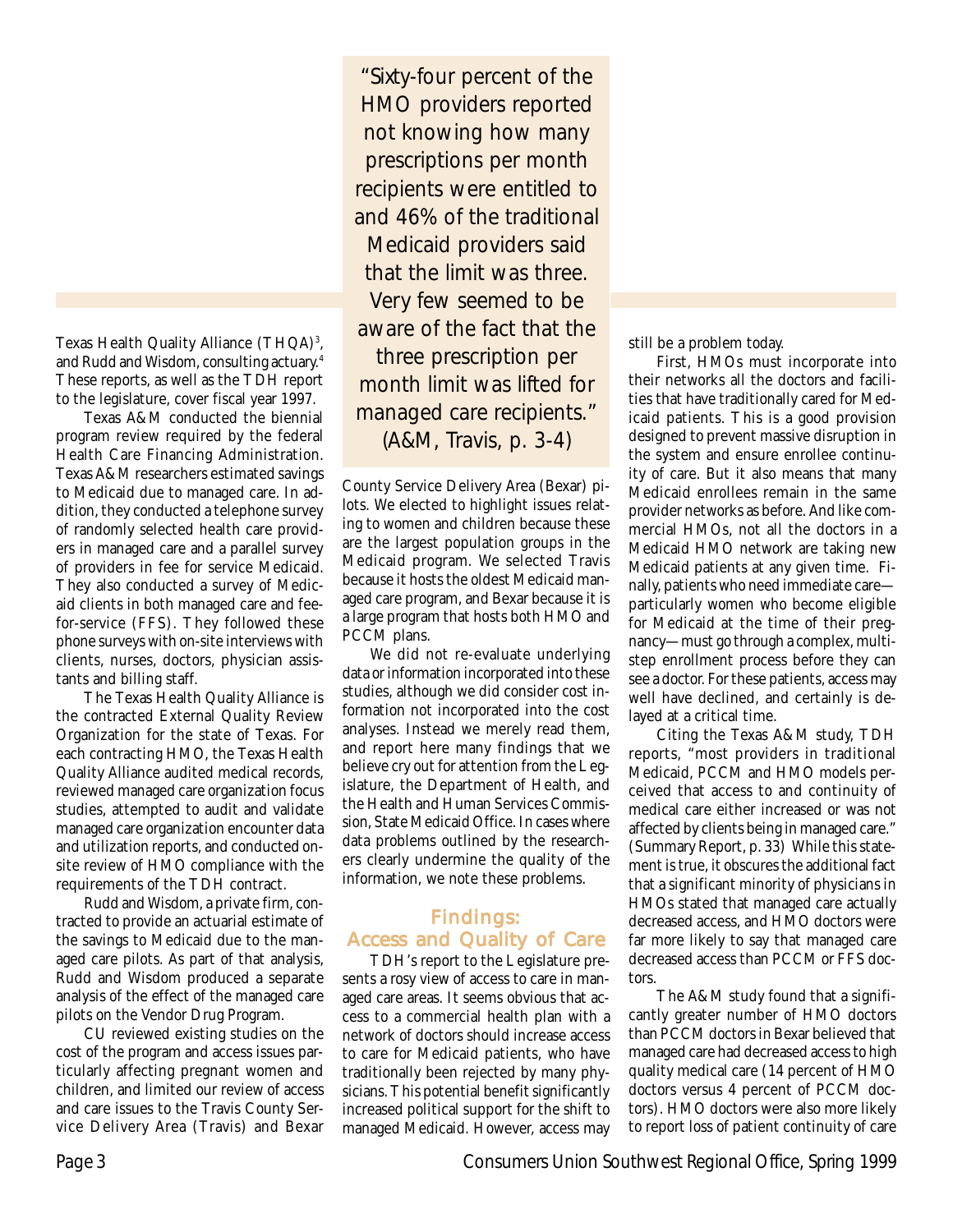(27 percent of HMO doctors versus 15 percent of PCCM doctors and 5 percent of FFS doctors. (A&M, p. 4-23) In Travis, HMO providers were more likely to believe that state policies restrict medical services than providers in FFS (34% vs. 17%). (A&M, p. 3-40)

In particular, managed care providers in some areas report problems getting their Medicaid patients in to see specialists. While TDH claims that providers express the same level of satisfaction with ease of pre-certification, whether traditional, PCCM or HMO Medicaid (Summary Report, p. 33), A&M found that HMO (24%) and PCCM (28%) providers were much more likely to report pre-certification to be "difficult" than their FFS counter parts  $(10\%)$ .

"Within the HMOs, concerns about the availability of specialists were evident. Many providers, visited in the field, raised concerns about the numbers of specialists within particular plans being very problematic. They cited difficulty in locating colleagues who could meet with their patients in a timely manner." (A&M, 4-10) HMO providers were more likely (32%) to think it was difficult to make a referral to a specialist, than PCCM providers (24%) or FFS providers (18%).

Researchers detail many new barriers between patients and their care, particularly for pregnant women and their newborn children, who should be seen shortly after their eligibility is established. TDH does not compare prenatal care in managed care with FFS Medicaid. Instead, TDH reports "…access to prenatal care is evident in the HMO model, with more pregnant women receiving a prenatal visit within four weeks of plan enrollment, as compared to PCCM" (Summary Report, p. 4).

"The number of recipients who could not identify their plan (37%) is somewhat disconcerting. PCA has been in operation since 1993 and both Foundation Health and HMO Blue ... since 1996. This lack of name recognition of the managed care plan suggests a lower level of information than would be desirable for an effective system." (A&M, Travis, p. 3-3)

This summary statement ignores critical insights about the managed care system as a whole in the underlying study. Texas A&M reported that in Travis, "a gap exists between the time eligibility is established and the time it takes for a participant to appear on an insurer's list...This is of particular concern to obstetricians who believe the lag in the system causes many pregnant women a delay in prenatal care. Physicians at times do not encounter participants until the end of the second trimester of their pregnancy." (A&M, p. 3- 44)

This gap in the enrollment process exists for newborns as well as pregnant women. A&M researchers identified "a consistent pattern of concern raised about the cost associated with newborn services" in Bexar, and recommended an evaluation of the billing system for these services. (A&M, p. 4-52) This concern may relate to the period of time right after birth during which a newborn does not officially belong to any plan in the system.

Perhaps related to inadequate prenatal care, researchers also found that newborns cost more under both the Bexar and the Travis pilots, and pregnant women cost significantly less. (A&M, pp. 3-34, 4-39, 4-50) "While the cost analysis indicated a savings in cost for pregnant women, site visits to general practitioners and obstetricians indicate that the savings has been at a risk to pregnant women and the fetus." (A&M, 3-45) While TDH reports no overall increase in the percent of deliveries resulting in "complex" newborns (sick newborns who have to stay in the hospital more than four days or who die) (Summary Report, p. 22) its own graphs show that HMOs report increases in the number of complex newborns in both the Travis and Bexar areas. (Summary Report, p. 26)

In Bexar, among maternity care recipients, fewer HMO enrollees reported receipt of breast feeding instruction, postpartum visits and parenting skills training. Overall, HMO recipients were less likely to rate the medical care they received while pregnant as good or excellent (87 percent) relative to PCCM (92 percent) or FFS (94 percent). (A&M, 4-24)

Access to primary care, obstetrical care and other basic services for women and children were also compromised by the high level of default enrollments in 1997, according to A&M. In the Travis service area, more than a third (37 percent) of Medicaid recipients could not identify the plan they were in, although PCA, the dominant plan, had been operational since 1993. (A&M, p. 3-3) Asked whether they had selected their plan or been defaulted, 46 percent reported they had been defaulted. (A&M, p. 3-10) Researchers also identified high default rates in Bexar county.

It should be noted that NHIC started out as the enrollment broker for the managed care program, but in June 1997 the state switched to a new enrollment broker, Maximus. TDH reports to the Legislature that more than 80 percent of members select their own primary care provider and managed care plan (Summary Report, p. 4), but it is unclear whether this number refers to NHIC or Maximus results.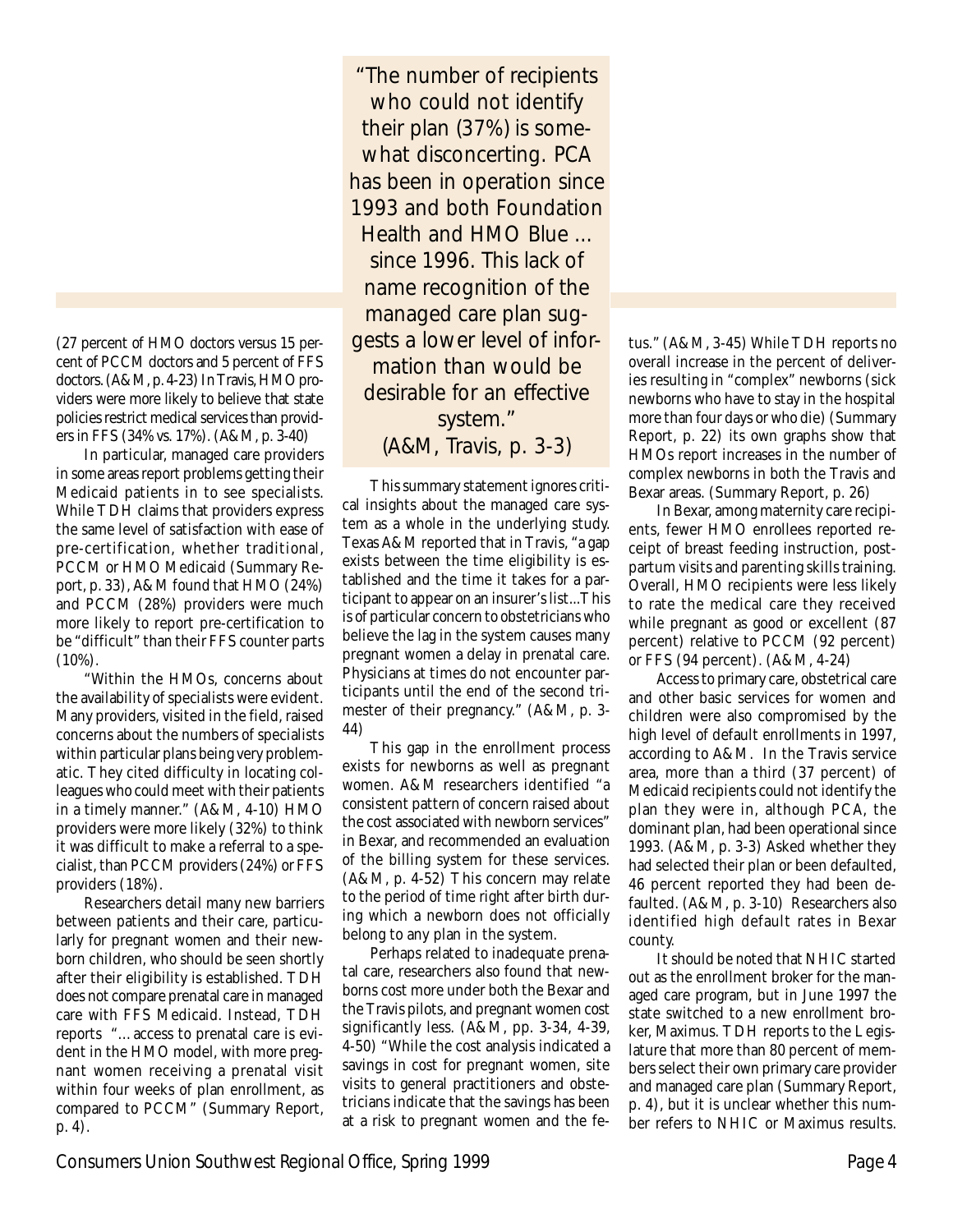There has been no independent review of enrollment default problems since Maximus took over the program.

 Citing NHIC data, TDH categorically states that "managed care has improved access to primary care providers." (Summary Report, p. 33) However, this is based on information from NHIC on the overall capacity of primary care providers in the system to serve Medicaid clients, assuming that each provider now open will take the full 1500 Medicaid patients allowed by TDH. Managed care providers

(Table 1) Encounter Data Audit finds significant problems tracking services delivered to Medicaid clients from physician office to state administrators

Encounter Data in Medicaid Managed Care: Do we know what services people are getting for our state dollars? County Plan % of encounters from the medical record matched to the HMO database % of encounters from the medical record matched to the state's database  $\begin{array}{ccc} \text{Travis} & \text{PCA} & \text{O.4\%} \\ \end{array}$ HMO Blue 20.5% and 12.99% T % otal 7 % .7 3.2 Bexar | PCA | 0.0% | 0.0% HMO Blue 234% 16.64% Community First | 42.7% | 28.75% Total 16.76% Lubbock | FirstCare | 36.5% | 17.47% HMO Blue 28.8% and 11.93% Total 14.97% 33% 14.97%  $\begin{array}{ccc} \text{Tarrant} & \text{PEA} & \text{1\%} & \text{1\%} \end{array}$  0.0% HMO Blue 231.3% and 31.3 html Harris Methodist 16.84% Americaid 19% 7% | 4.2% Total 19.3% | 8.6% Statewide | 20.3% | 10.2%

"The eligibility process typically takes about 30 days. The enrollment step can add to the start-up interval and stretch it to as long as 90 days. This, however, appears to be a rare occurrence as about 60% of those in both managed care models received their Medicaid cards within three weeks." (A&M, Bexar, p. 4-7)

may stop accepting new Medicaid patients at a level far fewer than 1500. Therefore this statistic does not clarify whether the types of providers and care patients need is available when they need it. According

to A&M researchers, "Some providers go so far as to say that patients don't really have free choice because at the selection point many are told a particular provider is not taking new enrollments." (A&M, p. 4- 9)

## Findings: Data Quality

The Texas Department of Health (TDH) does not discuss data quality problems in its Summary Report. However, both A&M and THQA focused a great deal of attention on the adequacy of the data used to evaluate service received through the managed care pilots.

There are several types of information necessary to assess access and quality of service provided to Medicaid clients: encounter data, utilization management data, focused quality of care studies, and medical records. THQA formally audited each of these data types, while A&M reported numerous problems with access to the data necessary to complete their research. "Considerable energy should be invested," said the A&M team, "in improving the management information systems and databases that provide numerous opportunities for learning and oversight. This evaluation suffered immensely from the databases from which the evaluation team had to work."

Consumers Union reviewed the data audit performed by THQA (Encounter Report), and found that the significant problems with data about the services Medicaid clients are getting undermines any effort to establish whether access and quality have improved or declined in managed care areas. Probably the fundamental problem lies with the collection of "encounter" data.

Encounter data is the record of each service received or performed for a patient. It is the primary data necessary to know whether patients are being served and how often. A patient who visits the doctor has one "encounter." If the same patient revisits the doctor a week later for a followup, this is another "encounter." FFS Medicaid creates accurate encounter data, because providers bill for each service. HMOs find encounter data notoriously hard to collect, because doctors who are paid on a capitation basis (a certain amount per member per month) or hospitals paid on a per diem basis have little incentive to adequately report to the HMO each service they provide.

Page 5 Consumers Union Southwest Regional Office, Spring 1999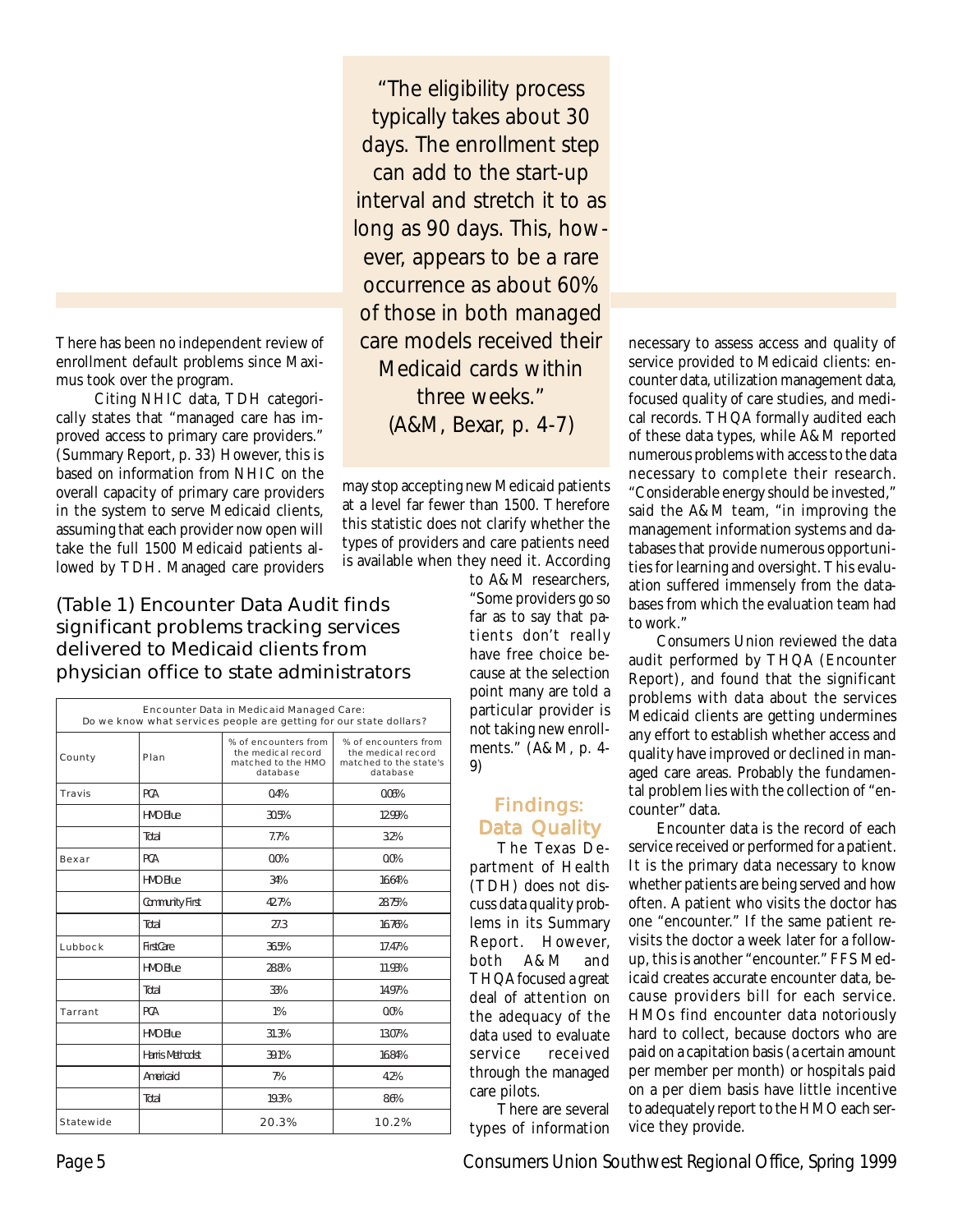Prior to managed care, the state could track the amount and kind of service provided to children at every age, pregnant women, older adults, men or women. Although the NHIC system did not readily produce non-standard reports, the state used the data to project program needs and determine which populations were not adequately served.5 Today, the FFS encounter data excludes information about the state's largest urban areas now under managed care, and the managed care program has not been able to create new encounter data to fill the gap.

According to THQA, only 20.3 percent of "encounters" found in patient medical records were recorded in the HMO administrative database. In the Travis service area, only 7.7 percent of encounters appeared in both the medical record and the database. Auditors determined that they could probably identify some additional partial record matches (records could be found for the same member on the same date of service but did not match for type of service provided, for example), and if you add those encounters, HMOs can find a total of 30.2 percent of medical record encounters in their database. PCA in Bexar had less than one percent of medical record encounters in its database, even using partial matches. The plan with the best data audit in the program, Community First, had less than half of its medical record encounters in its administrative database (Encounter Report, pp. 16-17).

The most common problem (42.5 percent of errors) was a "false negative"—a service that was provided and appears in the patient's medical records but did not appear in the HMO database. This indicates that Medicaid enrollees are getting more services than we know about (En-

"Accurate counts of patients served and services provided provide the basis for utilization analyses such as those conducted in HEDIS and HEDIS-like reporting environments. If this reporting is being done on the basis of electronic encounter files that bear only passing resemblance to the same picture illustrated from a review of medical records, then that reporting can be quite misleading." (TQHA, 1997 Encounter Validation, p. 26)

counter Report, p. 16, 25).

However, the degree to which existing data underestimates services is reduced significantly by the large number of "false positives"—services that appear in the administrative data but not in the patient's medical record (which would confirm that the services were actually received). The false positive rate was 23.8 percent across all plans. THQA attributed the high "false positive" rate in part to coding errors (Encounter Report, p. 18, 25).

To muddy the picture even more, TDH relies upon reports from NHIC, the claims administrator, to get a full picture of the Medicaid program. Managed care organizations submit data to NHIC, which edits the data for form and format problems. Any data that doesn't pass the edit is returned to the managed care organization. After editing and correction, NHIC produces a "history" file for use.

THQA compared the data submitted by the HMOs to the final NHIC history file, expecting the latter to be an audited version of the former. Instead, they found that more than a third of encounters in the final "history" file did not match encounters in the HMO data. Looking at these "extra" encounters along with the "false negatives" (encounters in the HMO file but not in the final NHIC file), and matching them generously, auditors determined that about 80 percent of the encounters in managed care organization administrative data could be found in the state's final "history" report. The other 20 percent could not (Encounter Report, p. 20-21).

More important to the state's quality assurance efforts, only about 10 percent of encounters in the patient medical record are identifiable in the state's "history" data. And almost two-thirds of the encounters recorded in the state "history" files could not be found in the available medical records (Encounter Report, p. 21, 23)

The clear conclusion from this audit is that neither the state nor the managed care organizations know, based on reliable data, the services being provided under the plans. THQA recommended that contract renewal should be linked to the accurate submission of encounter data, and the state should issue a unique provider ID number to be used by each plan to clear up some data coding problems.

Last year, TDH required managed care organizations to change the way they submitted data, in preparation for the completion of Compass 2000, an updated version of NHIC's existing claims database. Managed care organizations will be required to make a final set of changes to the data reporting formats this summer. The new state database should produce reports more flexibly than before, and it attempts to identify all managed care encounters as "claims" even if no billing statement is ever generated. These changes, however, do not address under reporting by doctors, or data coding problems within and among plans. It will take a concerted and long term effort backed by contract enforcement to give Texas the data it needs to manage the managed care program.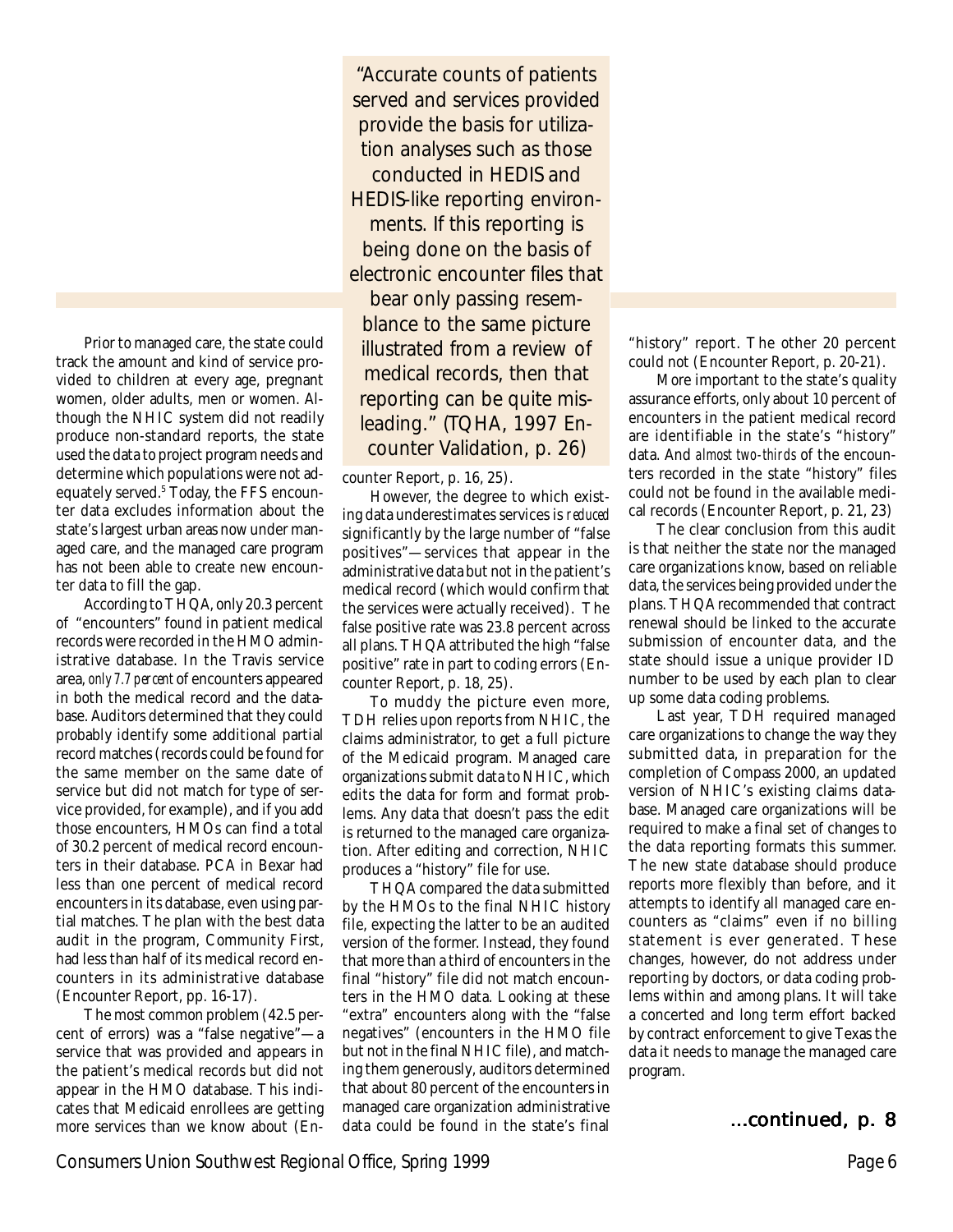# Determining Utilization and Quality of Care in Managed Care Plans

In the absence of good **encounter** data about the services members get under a manged care plan, HMOs collect **utilization management (UM) data** and conduct **focused population studies** to assess the services provided.

Utilization management data is collected by sampling administrative records to determine what services are used by members, and then the sample is extrapolated to a rate of use per 1000 members. TDH used this UM information in its Summary Report to show key information: emergency room and hospital visits are reduced under managed care, people have fewer complex newborns and average hospital stays are shorter (Summary Report, pp 23-26).

THQA attempted to audit the utilization management information by asking companies to provide the underlying source data, from which THQA reproduced the tables of ratios. They were unable to reproduce any table exactly, (Retrospective Review, Phase I, State Report, Americaid, p. 4, Community First, p. 4, FirstCare, p. 4, etc) and could not verify select reported information from many health plans.

 $\bullet$  *"THQA was not able to replicate values reported by Americaid in the UM tables. … Findings suggest that duplicate values may be present in the database or procedures may be listed under multiple service dates for one or more members." (RR, Phase I, State Report, Americaid, p. 5).*

 $\bullet$  *"Foundation Health delivered UM spreadsheets, which was one element of the data request. Foundation Health delivered claims and enrollment information after an extended deadline, in an out-dated format, which was determined to be unusable. As files were not readable and others not received, replication could not be done." (RR, Phase I, State Report, Foundation Health, p. 5).*

 $\bullet$  *HMO Blue provided no information on dates of enrollment for verification of the numbers of enrollees each quarter, and provided no dates of service after April of 1997, so THQA could not replicate the values reported. (RR, Phase I, State Report, HMO Blue Bexar, p. 6)*

 $\bullet$  *PCA did not provide source data for membership and claims, so its report could not be verified. (RR, Phase I, State Report, PCA Bexar, p. 4, PCA Travis, p. 4-5).*

Overall, THQA found that "reporting criteria for formulas stated in the TDH instructions are subject to varying interpretation." As a result, plans incorrectly annualized procedures and applied the formulas inconsistently. In the behavioral health area, many plans submitted incomplete UM reports. In order to audit the UM reports, auditors required certain underlying data from plans, and many were unable to provide the required data elements. Finally, the auditors were unable to reproduce the tables exactly from the underlying data provided.

According to the auditors, UM administrative records are created from MCO encounter data. Therefore, the underlying problems with the encounter data cited elsewhere in this report will significantly effect the UM reports. Wherever TDH evaluates changes in the use of services due to managed care and bases its information on UM reports, this data cannot be verified and probably does not present an accurate picture of actual services delivered.

TDH requires HMOs to conduct focused studies of pregnancy, well child, asthma, behavioral health, and substance abuse treatment during pregnancy. These "studies" are similar to the UM data, but they generally target a narrower population and look for rates of specific treatments and followup. "By isolating care delivered to a small group of clients over time, TDH and MCOs can identify benchmarks for care, measure performance goals, and identify quality of care issues of concern," according to TQHA. If the audit confirmed that MCO's complied with state reporting requirements and their results could be validated, the focus study results could be used to compare plans on vital quality of care issues.

But, the auditors determined that "enough questions were raised ...concerning valid study methodology and the effect on findings" that the results of studies conducted by different plans could not be compared with one another. For example, plans reported a range of pregnancies with complications that varied from 11% to 85%, indicating that they did not conduct the

study in the same way. Some studies were compromised by small sample size. Others were based on incomplete information. Seven plans identified information relating to outcomes of pregnancy and enrollment data (data that would identify the length of time between a woman's enrollment and her first prenatal visit) as difficult information to collect.

l *Community First collected no data regarding EPSDT visits (well child care). The four categories for immunization status were mutually exclusive and add up to 100%, but Community First's added up to 159%. TQHA calculations of the gestational age of infants at the time of enrollment in the health plan, an important piece of data for analysis of effective prenatal care, were different from the plan's report by 10%. (RR, Phase I, State Report, Com. First, p.6-8)*

 $\bullet$  *Foundation reported inaccurate numbers in several sets of items related to asthma, and TQHA findings differed from Foundation by more than 10 percent on portions of the study relating to immunization documentation and lead levels. TQHA received no data to back up the pregnancy study or replicate it.(RR, Phase 1, State Report, p.7- 8)*

 $\bullet$  *HMO Blue, Bexar: The numbers reported in several measures related to pregnancy were different from calculations by THQA by more than 10%. (RR, Phase I, State Report, HMO Blue Bexar, p.7-8)*

 $\bullet$  *PCA Travis: TQHA noted audit problems in both the pregnancy focus study and asthma-related inpatient admission and referral information. TQHA results differed from PCA by more than 10 percent on several items, including pregnancies with severe complications (RR, Phase I, State Report, PCA Travis, p.6-8).*

#### Conclusion

Focus studies and utilization management reports have been used as a surrogate for good data about the services provided under the Medicaid managed care program. But even this information does not pass an audit and should not be relied on to present an accurate picture of the services provided by health plans.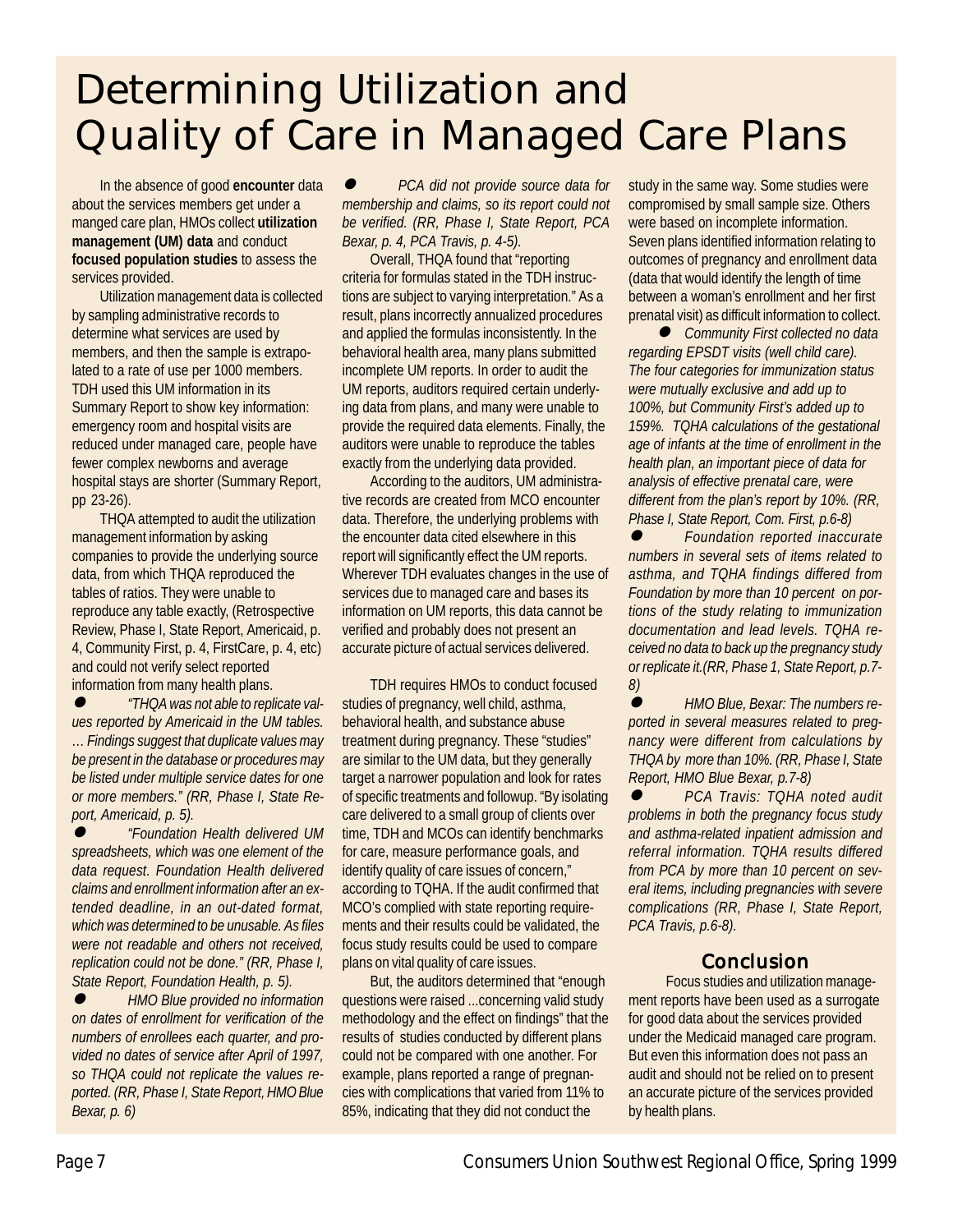### Findings: Cost to the State

The managed care pilots were predicated on the theory that the state could increase access to health care and reduce costs at the same time by enrolling Medicaid clients in HMOs. TDH's estimate of savings would appear to support this theory. But the underlying studies cited by TDH reveal the omission of significant cost factors that tend to reduce the savings attributable to managed care to a statistically insignificant level.

TDH reports FY 1997 savings due to Medicaid managed care of approximately \$35.6 million, including \$14.5 million paid

(Table 2) A small nunber of voluntarily enrolled blind and disabled clients account for half of the Rudd and Wisdom savings estimate

| <b>Enrollment Group</b>                             | Rudd and Wisdom<br>Savings Estimate | Savings due to Group<br>as Percent of Total<br>Savings |
|-----------------------------------------------------|-------------------------------------|--------------------------------------------------------|
| <b>AFDC</b> kids                                    | \$1,115,141.00                      | 2.6%                                                   |
| AFDC adults                                         | \$5,926,026.00                      | 13.9%                                                  |
| Pregnant Women                                      | \$3,650,820.00                      | 8.5%                                                   |
| <b>Newborns</b>                                     | -\$6,474,989.00                     | $-15.2%$                                               |
| <b>Expansion</b> kids                               | \$2,212,465.00                      | 5.2%                                                   |
| Federal mandate kids                                | \$59,018.00                         | 0.1%                                                   |
| Disabled and Blind                                  | \$21,624,672.00                     | 50.6%                                                  |
| All Risk Group Total                                | \$28,113,153.00                     |                                                        |
| HMO profit sharing                                  | \$14,600,000.00                     |                                                        |
| <b>Total Rudd and</b><br><b>Wisdom Savings Est.</b> | \$42,713,153.00                     |                                                        |

"If the FFS claims for managed care counties were overstated, as we believe they were, then the [HMO] premium rates were set at a higher level than would have been the case if the data were not in error...This has lead to a significant reduction in the estimated savings realized from managed care." (Rudd and Wisdom, p. 4)

to the state through profit sharing arrangements between TDH and the managed care organizations (Summary Report, p. 4). This is about 4 percent of total program costs in these areas. Intuitively, this makes sense because the state set the HMO capitation rate at a level 4 percent below the estimated FFS costs in each area. But several problems cloud this simple picture.

First, the often cited 4% discount off FFS costs is not as straightforward as it appears. In its 1998 study, Rudd and Wisdom discovered that actual FFS costs in the managed care areas were significantly lower than they appeared from the NHIC data used as the basis for HMO capitation rates.

According to Rudd and Wisdom: "If the FFS claims for managed care counties were overstated, as we believe they were, then the [HMO] premium rates were set at a higher level than would have been the case if the data were not in error. Our claims adjustment methodology has resulted in a reduction of the historical FFS claims and a corresponding reduction in the projection of FFS claims that would have been incurred had managed care not been implemented. This has led to a significant reduction in the estimated savings realized from managed care" (Rudd and Wisdom, p. 4).

Second, the cost of the managed care organization itself (the capitation rate and NHIC administrative expenses multiplied by the number of enrollees) is not the only cost in the managed care system. New costs—like the cost of the enrollment broker—have been introduced into the system. Old costs—like the cost of the Vendor Drug Program or the amount the state reimburses Federally Qualified Health Centers (FQHCs) for services may have changed.

And the major FFS cost savings program—selective contracting—no longer applies to the areas where managed care rolls out. Plus, some services in the managed care areas remain under the FFS system, including the Vendor Drug Program and the costs of individuals who first present themselves to Medicaid for enrollment at the time they enter the hospital. While each of these individual items may not represent huge additional costs or lost savings, taken together they can eat up the amount TDH projects the state to have saved.

Two available studies compare the cost of managed care with the cost of traditional Medicaid. Each one addresses these external costs and their effect on savings differently.<sup>6</sup> Rudd and Wisdom included few external factors (see table 3), and determined that managed care saved the state \$28.1 million in FY 1997. Since Rudd and Wisdom assumed no profit sharing from managed care organizations, their savings estimate increases to \$42.7 million with profit sharing added. This is the most optimistic figure available, so we use it as the starting point to see whether the savings are really there.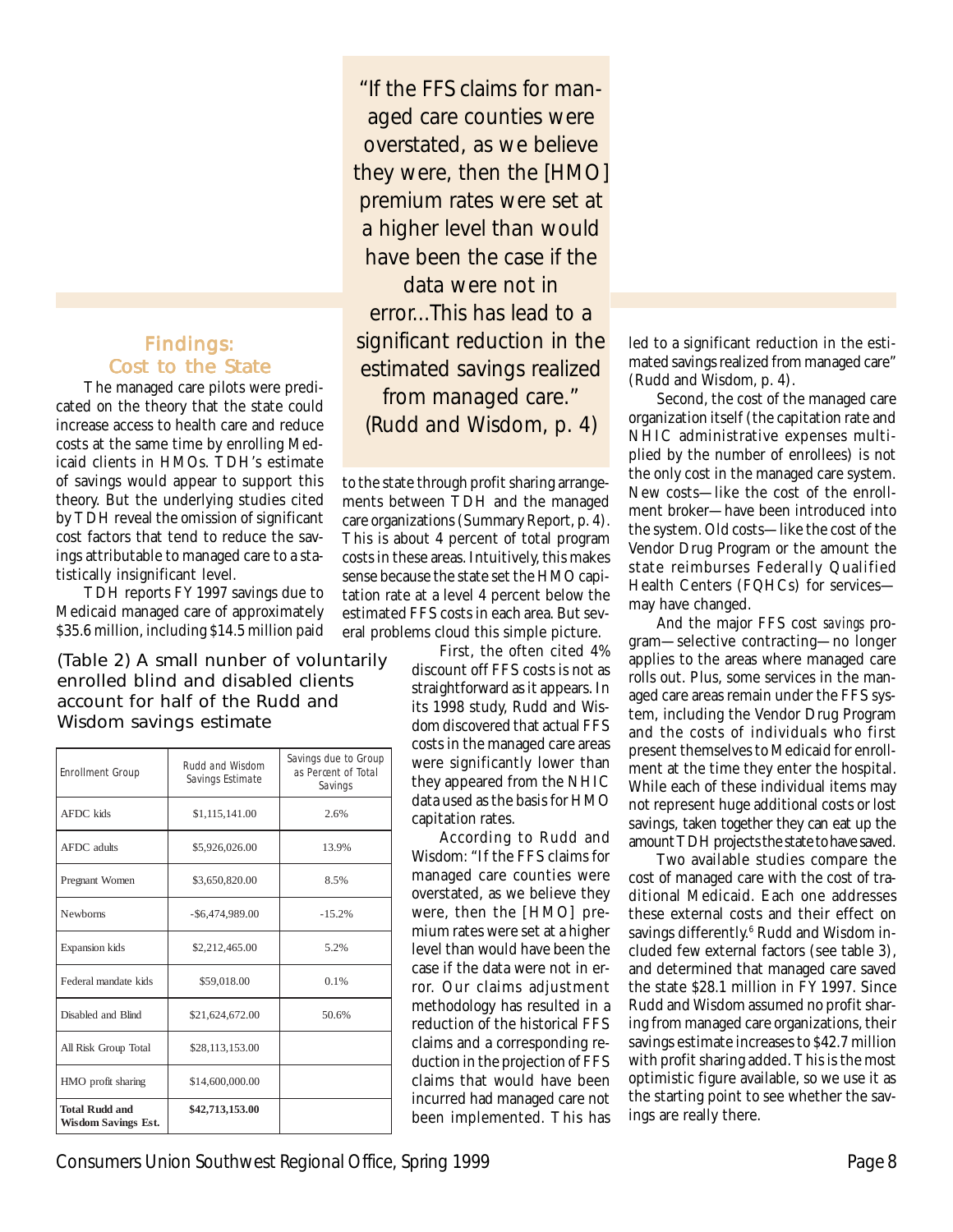#### VENDOR DRUG AND THE BLIND AND DISABLED POPULATION According to the Rudd and Wisdom study, more than half of the savings (\$21.6 million) is attributed to lower costs for the voluntary enrollment of a relatively small number of blind and disabled people. In fact, Rudd and Wisdom predicted that in FY 1997 the state saved \$10.2 million serv-

"The inclusion of Vendor Drugs into the computations did not effect the savings or costs of the individual risk groups except for Disabled and Blind. The estimated saving was reduced by approximately \$4.8 million for that particular group due to the addition of Vendor Drugs in the computations" (A&M, Tarrant, p. 6-37)

ing about 1,800 blind and disabled Medicaid enrollees in Tarrant HMOs alone.

|  |  | (Table3) Two major studies include different program costs |  |
|--|--|------------------------------------------------------------|--|

| <b>Total Medicaid</b><br>FFS area costs include:                                                                          | A&M<br>FFS cost includes:          | Rudd and Wisdom<br>FFS cost includes:          |
|---------------------------------------------------------------------------------------------------------------------------|------------------------------------|------------------------------------------------|
| Vendor drug                                                                                                               | X                                  |                                                |
| Form 650 and 750 claims                                                                                                   | X                                  | X                                              |
| NHIC admin fee                                                                                                            | X                                  | X                                              |
| TDH admin costs                                                                                                           | X                                  |                                                |
| FQHC cost-based reimbursement<br>payments                                                                                 |                                    |                                                |
| <b>Total Medicaid Manged</b><br>care costs include:                                                                       | A&M managed care cost<br>includes: | Rudd and Wisdom managed<br>care cost includes: |
| FFS costs of "delayed enrollment<br>effect" (including FFS costs of<br>recipients retroactively eligible for<br>Medicaid) | $\mathbf{X}$                       | $\mathbf{X}$                                   |
| Vendor drug                                                                                                               | $\mathbf{X}$                       |                                                |
| HMO premium times # members                                                                                               | X                                  | X                                              |
| 1997 MCO profit sharing back to<br>the state                                                                              | $\mathbf{X}$                       |                                                |
| FQHC cost-based reimbursement<br>payments                                                                                 |                                    |                                                |
| Birch and Davis (PCCM<br>administrator)                                                                                   |                                    |                                                |
| Maximus (enrollment broker<br>contract)                                                                                   |                                    |                                                |
| Lost "savings" from selective<br>contracting                                                                              |                                    |                                                |

Statewide, disabled/blind Medicaid clients accrue costs averaging about \$6,460 annually $^{\prime}$ . Rudd and Wisdom estimates that FY 1997 costs in Tarrant for blind/disabled clients without managed care would have been about \$6000, while the costs for individuals enrolled in managed care dropped to \$2600 (57% less). No medical management program could claim to have so severely cut back costs for a high utilization group without affecting quality of care, unless the costs were shifted elsewhere in the program.

And this may be exactly what is happening here. Rudd and Wisdom did not include Vendor Drug program costs in its projections, although the three prescription limit is lifted for managed care enrollees and utilization might be expected to increase. In a separate study of the Vendor Drug Program under managed care, Rudd and Wisdom concluded that managed care reduces Vendor Drug costs, but the actuary elected to study all populations except blind and disabled—those individuals most likely to benefit from access to additional prescriptions. It is possible, in fact, that access to additional prescriptions is one of the biggest advantages attracting blind and disabled Medicaid enrollees to join an HMO. Rudd and Wisdom recommended that TDH apply its findings conservatively (that TDH assume no cost effect), in part because an analysis from the Bureau of Budget and Support Services (reviewed by Rudd and Wisdom) indicated that the average Vendor Drug cost for managed care clients is actually higher than that for FFS clients. This is logical, because one way to appropriately reduce emergency room and hospital utilization is to ensure that patients get the medications that will control their condition outside of a hospital

Page 9 Consumers Union Southwest Regional Office, Spring 1999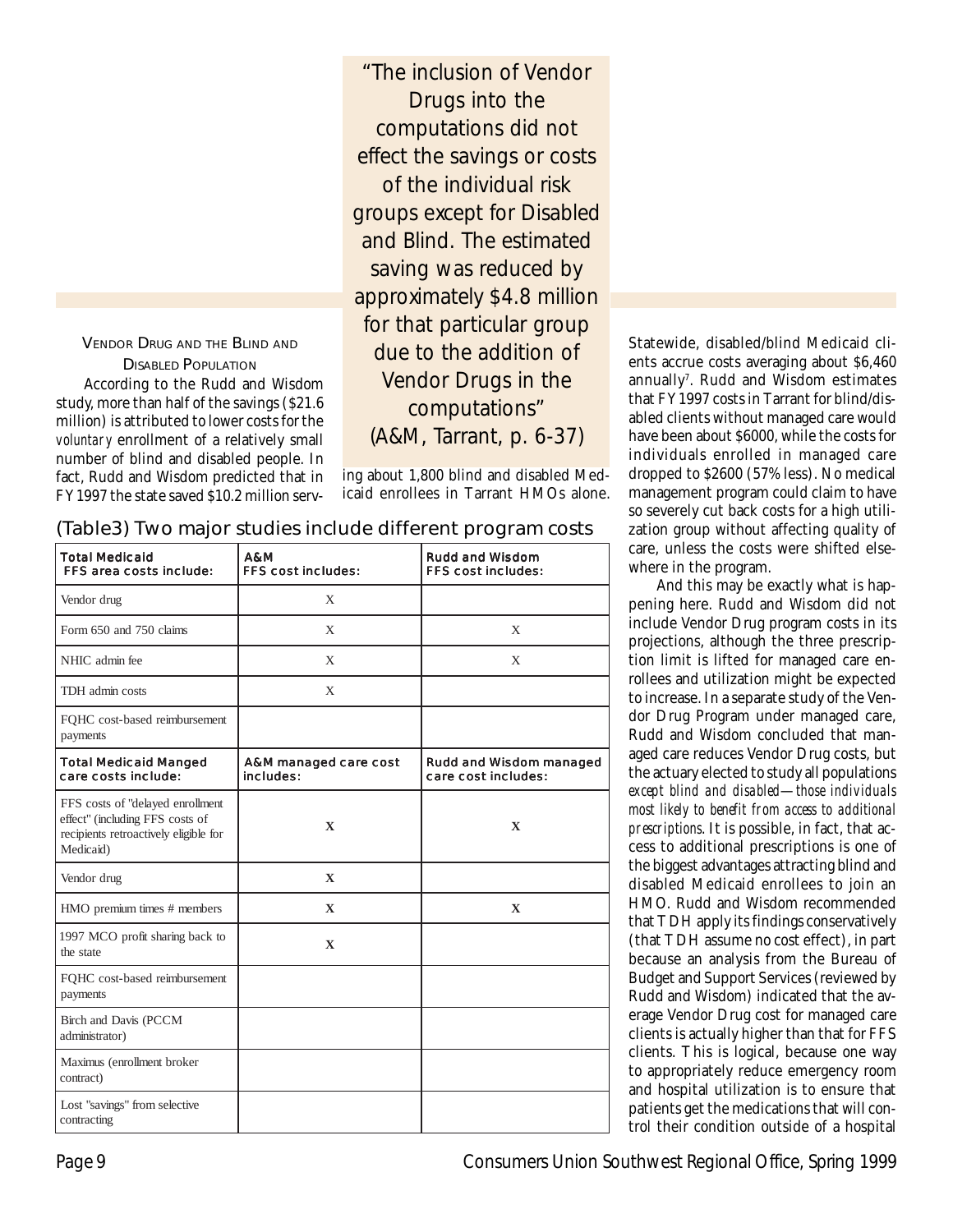#### setting.

According to A&M, blind and disabled clients account for the majority of vendor drug utilization, and the inclusion of the Vendor Drug Program in the cost savings equation reduces the estimated savings in Tarrant, Bexar, and Travis by a total of \$11.9 million. Consumers Union supports continued access to adequate prescription care for all managed care enrollees, because this is a critical tool to prevent hospitalization. But any program cost analysis should include all aspects of the Medicaid program that might be effected by managed care. Given the potential for cost shifting, Consumers Union questions all the savings attributed to the blind and disabled population, but particularly the large savings estimated in Tarrant, Travis, and Bexar SDAs.

#### MORE INCLUSIVE ANALYSIS

Texas A&M attempted to incorporate many of the external costs (including vendor drug and TDH additional administrative costs), and concluded that managed care resulted in no statistically significant savings in Travis, Bexar and Tarrant service areas (see table 4). In fact, A&M researchers found that managed care may have cost the state more in Bexar than traditional Medicaid. In all five service areas together, A&M reported a total potential savings of \$13 million less than a third the savings reported by Rudd and Wisdom and probably not statistically significant for the billion dollar managed care program (in these areas)

# (Table 4) Managed Care adds significant new administrative costs, may increase vendor drug utilization, and reduces the savings from selective contracting

(the effect of these factors on the bottom line varies depending on which estimate you use)

|                                        | A&M savings estimate   | Rudd and Wisdom<br>December 1998<br>savings estimate | Rudd and Wisdom<br>March 1999 savings<br>estimate <sup>1</sup> |
|----------------------------------------|------------------------|------------------------------------------------------|----------------------------------------------------------------|
| Travis                                 | \$147,956              | \$2,061,019                                          | \$2,061,018                                                    |
| Bexar                                  | \$(7,575,298)          | \$(3,683,931)                                        | \$3,311,037                                                    |
| Southeast                              | \$11,697,030           | \$13,252,545                                         | \$13,252,545                                                   |
| Lubbock                                | \$6,928,878            | \$5,534,892                                          | \$5,534,892                                                    |
| Tarrant                                | \$1,777,822            | \$3,953,662                                          | \$3,953,662                                                    |
| Estimated savings                      | \$12,976,388           | \$21,118,187                                         | \$28,113,154                                                   |
| Profit sharing                         | included already above | \$14,500,000                                         | \$14,500,000                                                   |
| <b>Total Savings</b>                   | \$12,976,388.          | \$35,618,187                                         | \$42,613,154                                                   |
| Lost "Select" savings                  | \$(9,905,097)          | \$(9,905,097)                                        | $$(9,905,097)^2$                                               |
| <b>Maximus</b> costs                   | \$(847,642)            | \$(847,642)                                          | $$(847,642)^{3}$                                               |
| <b>Birch and Davis costs</b>           | (Request sent to AG)   | (Request sent to AG)                                 | (Request sent to $AG$ ) <sup>4</sup>                           |
| <b>TDH</b> administration              | included already above | \$(2,670,0270)                                       | $$(2,670,027)^5$                                               |
| <b>Blind/Disabled Vendor</b><br>Drug   | included already above | \$(11,900,000)                                       | $$(11,900,000)^6$                                              |
| <b>Revised savings</b><br>estimate     | \$2,224,000            | \$10,295,421.00                                      | \$17,290,000                                                   |
| Savings as % of<br>projected FFS costs | 0.22%                  | 1.02%                                                | $$1.71\%$                                                      |

1. Texas A&M and Rudd and Wisdom initially produced similar estimates of savings in all areas. Since Texas A&M included certain administrative costs and costs for the Vendor Drug program that were excluded by Rudd and Wisdom, this might account for the somewhat lower A&M savings estimate in all areas. When Consumers Union asked for detail tables on the December Rudd and Wisdom cost estimates, we were told that the department had asked for a new cost estimate, in part because the Bexar numbers (finding losses) seemed wrong. The new run shows no losses in Bexar.

2. Lost savings to the "Lonestar Select" selective contracting program (Lewin, May 29, 1998).

3. Actual funds paid to Maximus for first three months of their contract, FY 1997. The state paid Maximus \$**113.6 million in** FY 1998, and will probably pay somewhat less in FY 1999.

4. Consumers Union requested the Maximux contract last fall. TDH refused to release it and sent the request to the Attorney General. Since the contract has been let, the AG ruled it public. Subsequently, Consumers Union limited its request for Birch and Davis information to the amounts actually paid under the contract for each fiscal year. TDH sent this request to the AG also. The AG's opinion as to whether this is public is pending.

5. The TDH "Texas Medicaid Managed Care Report FY 1997" is the only source we have seen for the costs of an expanded state administration. This figure is the sum of the administration costs for PCCM (p. 16) and for the HMO program (p. 17). In its Methodology, A&M stated that it included administrative costs for TDH for managed care in its calculations, but we do not know what figure they used. 6. Since neither Consumers Union nor Texas A&M itself were given copies of a written methodology for the R&W actuarial estimates of fee for service (had managed care not been implemented), any effort to determine problems in the study and offer suggested corrections is by its nature a shot in the dark. Texas A&M specifically noted that for Travis, Bexar, and Tarrant service areas, inclusion of Vendor Drug in the cost estimate reduced the potential savings by a total of \$11.9 million. We adopted this figure knowing there may be other significant differences between the two studies that would affect this estimate.

7. FFS program estimate from Rudd and Wisdom March 1999 report (\$895,538,800) plus vendor drug program costs as estimated by Texas A&M (\$115,057,517) equal \$1,010,596,317. Cost savings of this magnitude in the billion dollar managed care program may not be statistically significant.. A&M noted that its finding of a 2% additional cost in Bexar County was probably not statistically significant. A&M considered its finding of a 7% savings in Tarrant to be statistically significant.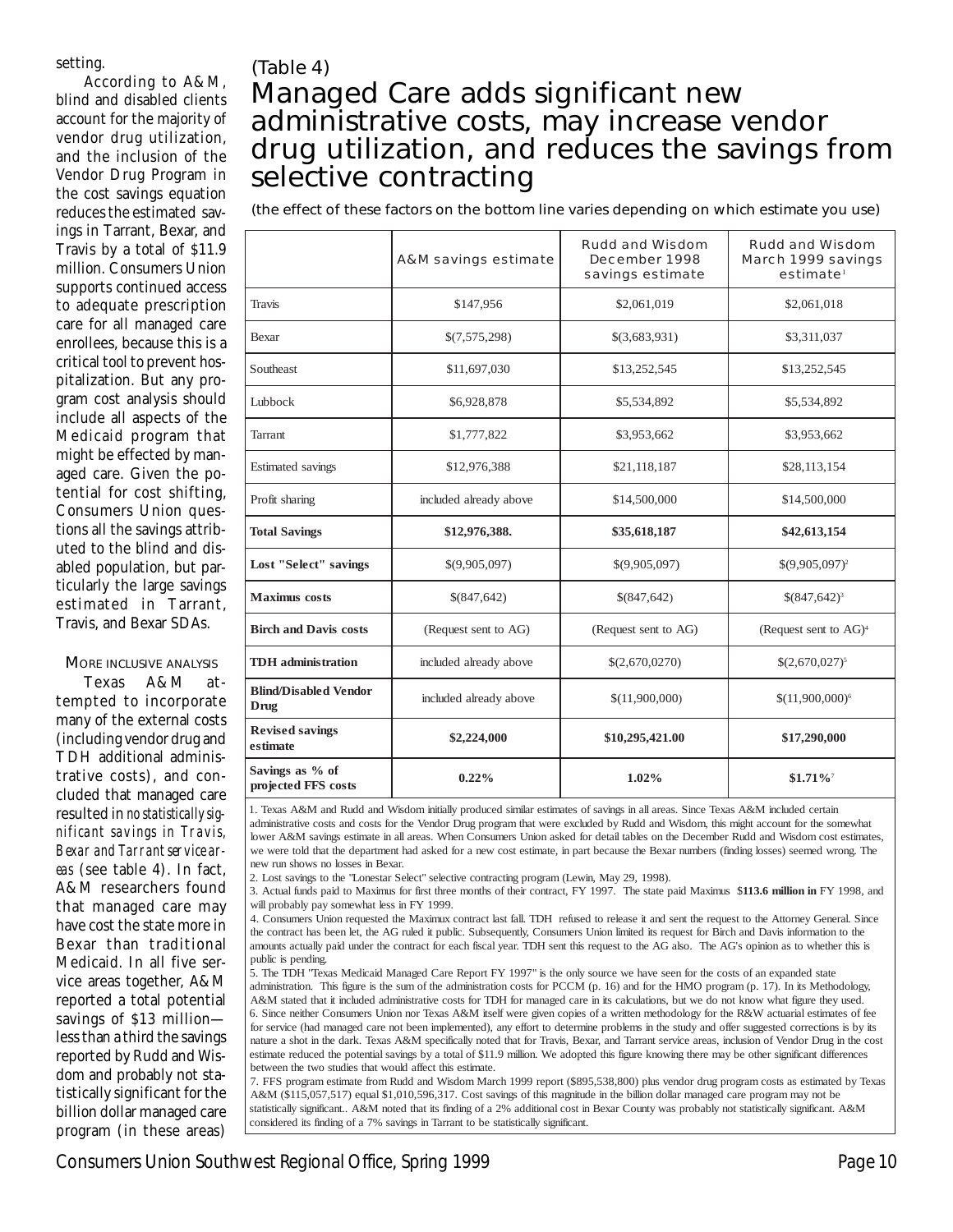given margins for error in the study as a whole (see footnote 7 to table 4).

But, both the A&M study and the Rudd and Wisdom study omitted important cost factors, including the lost savings due to selective contracting, and the cost of the enrollment broker and the PCCM administrator. Consumers Union reviewed available information about the selective contracting program and the costs associated with new administrative tasks (see table 3) and attempted to assess whether these additional costs actually offset predicted savings (see table 4).

#### SELECTIVE CONTRACTING

Prior to the implementation of managed care, the state initiated a program called LoneSTAR Select, designed to reduce hospital inpatient costs under traditional Medicaid by introducing price competition among hospitals. According to a 1998 Lewin study, hospitals negotiated FY 1997 discounts with the Medicaid program averaging 3 percent. More than 40 percent of Medicaid dollars pay for hospital care.

While selective contracting with hospitals resulted in a \$47.9 million savings to the state in FY 1997, this was down from a savings of \$57.4 million in 1995. Lewin attributed the nearly \$10 million decline in annual cost savings primarily to the increased enrollment in managed care pilots (Lewin pp. 41-42). LoneSTAR Select discounts end when managed care rolls out for managed care enrollees (contracted discounts continue to apply to Medicaid recipients remaining in FFS) (Lewin, p. 21). This is important because, given the marginal nature of the projected savings due to managed care, the Lewin report indicates that much of the savings would have occurred anyway if all hospitalized pa-

A statewide, legislative reassessment of the managed Medicaid program is needed to determine whether access has improved, whether the new system is cost effective, whether expansion should continue, and what should be done to ensure the state's capacity to monitor and operate the program.

tients were covered by traditional Medicaid under selective contracting.

#### **ADMINISTRATION**

Medicaid managed care creates new administrative tasks, and the costs must be included in any assessment of savings. TDH has expanded its managed care bureau in order to administer the complex system of new contracts. And, the multiple plan system creates the need for a new middle man—the enrollment broker, Maximus—to guide people through the much more complicated process of picking an HMO and a primary care doctor. TDH paid Maximus \$13.6 million in FY 1998, the first full year of the Maximus contract. In the three initial contract months for FY 1997, the state paid \$847,642. Additional TDH administrative costs amount to another \$2.6 million. Consumers Union asked TDH for the amounts actually paid to Birch and Davis, the PCCM administrator, for FY 1997, but TDH refused to release the information and forwarded our request to the Attorney General for a determination as to whether it is public.

Taken together with the other ajustments, these administrative costs whittle away the savings estimated by Rudd and Wisdom (see table 4) to a level that is probably not statistically significant in the \$1 billion dollar managed care program in these service areas.

Managed care was introduced in this state in order to increase access and quality of care at a reduced cost. Years later, we don't know if it has done either. The state has already started rolling out the Dallas and El Paso area pilots. These are the last of the very large metropolitan areas, and pose new and different problems even as the old problems remain. Now is the time to halt any new contracts for a while and look at what we are doing and where we are going.

#### Recommendations

In order to address existing problems, and ensure the quality of health care provided by the Medicaid program, Consumers Union recommends:

- Before contracting in any new expansion areas, a statewide, legislative reassessment of the Medicaid managed care program to determine whether access has improved, whether the new system is cost effective, whether expansion should continue, and what should be done to ensure the state's capacity to monitor and operate the program. It is possible that an HMObased private health insurance system cannot provide the wide array of services needed by the Medicaid population in a cost effective manner. While evaluations of individual HMOs, using patient and doctor surveys, can provide some information about the effectiveness of care as experienced by those individuals, it cannot provide a systemic overview of whether the program as a whole is working—from DHS enrollment to the doctor's office.
- Legislation to implement an expedited process for determining eligibil-